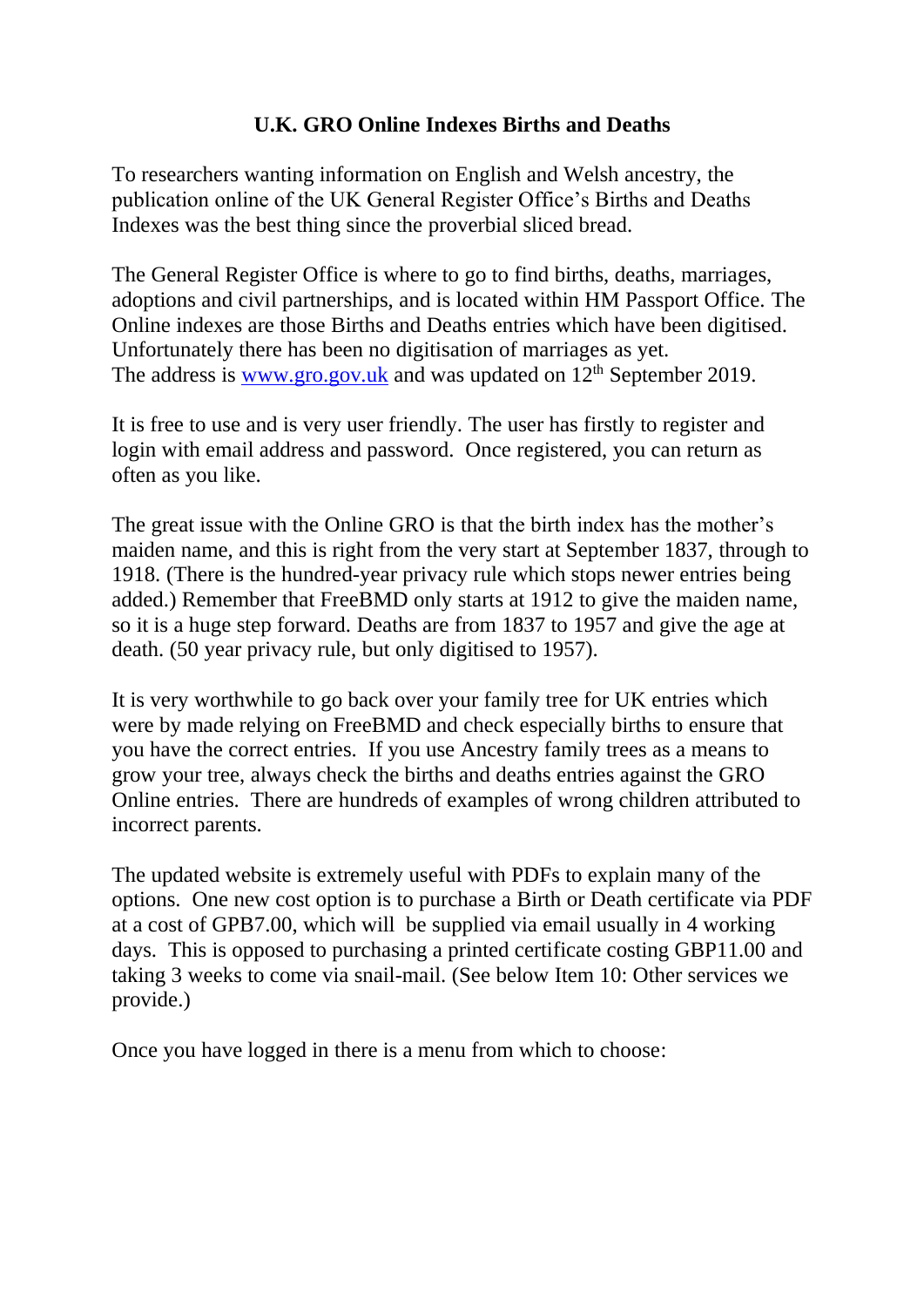# HM Passport Office

## **General Register Office**

Official information on births, adoptions, marriages,<br>civil partnerships and deaths in England and Wales

## What would you like to do?



### Place an Order

Enter the details, including the GRO Reference if you already have it, of a registration you would like to order.

**Search the GRO Indexes** 

Search registration indexes to find a GRO

reference, this will help locate the correct entry and get your order sooner.



#### View a recent order Check the details and progress of recently placed orders.



researching my family history. Information on how to get the

most from the records held by<br>GRO.



**Find out about GRO services** View answers to frequently asked questions.



Check or update my details Update contact and account details.



**Contact GRO** Online, by Email, Telephone or Post.



For information on birth. marriage, civil partnership, death, adoption and stillbirth records and registrations.

Home > Online Ordering

Clicking on "Search the GRO Indexes" brings this screen, where the choice is between Births and Deaths:

| <b>HM Passport Office</b>                                                                                                                                                                                 | <b>General Register Office</b><br>Official information on births, adoptions, marriages,<br>civil partnerships and deaths in England and Wales                                                                                          |
|-----------------------------------------------------------------------------------------------------------------------------------------------------------------------------------------------------------|----------------------------------------------------------------------------------------------------------------------------------------------------------------------------------------------------------------------------------------|
| Search the GRO Online Index<br>Which index would you like to search?<br>Events registered in England or Wales:<br>$\bigcirc$ Birth<br>$\bigcirc$ Death                                                    | $\mathsf{Logout}$<br>$\blacktriangleright$ Main Menu<br>Place an Order<br>Search the GRO Online Index<br>Data Quality & Error Reporting<br><b>Multilingual Standard Forms</b><br>My Details<br>My Orders<br>Frequently Asked Questions |
| Home > Online Ordering<br>2019 Crown Copyright<br>Accessibility   Copyright   Terms and Conditions   Privacy Statement   Cookie Policy   GOV.UK<br>Site Version: V276-LH1   Date Last Updated: 12/09/2019 | Contact us<br>View GRO information on GOV.UK<br>Births & Adoptions<br>Marriage & Civil Partnership<br>$\Box$ Death<br>Family History Records<br>Cookie Policy<br>Apply online for a UK Passport                                        |

Click on Births:

Logout

- 
- Main Menu<br>Place an Order
- Search the GRO Online Index
- Data Quality & Error Reporting<br>Multilingual Standard Forms
- My Details
- My Orders
- Frequently Asked Questions
- Contact us<br>View GRO information on GOV.UK
- Births & Adoptions<br>Marriage & Civil Partnership
- 
- $Death$ Family History Records
- Cookie Policy
- Apply online for a UK Passport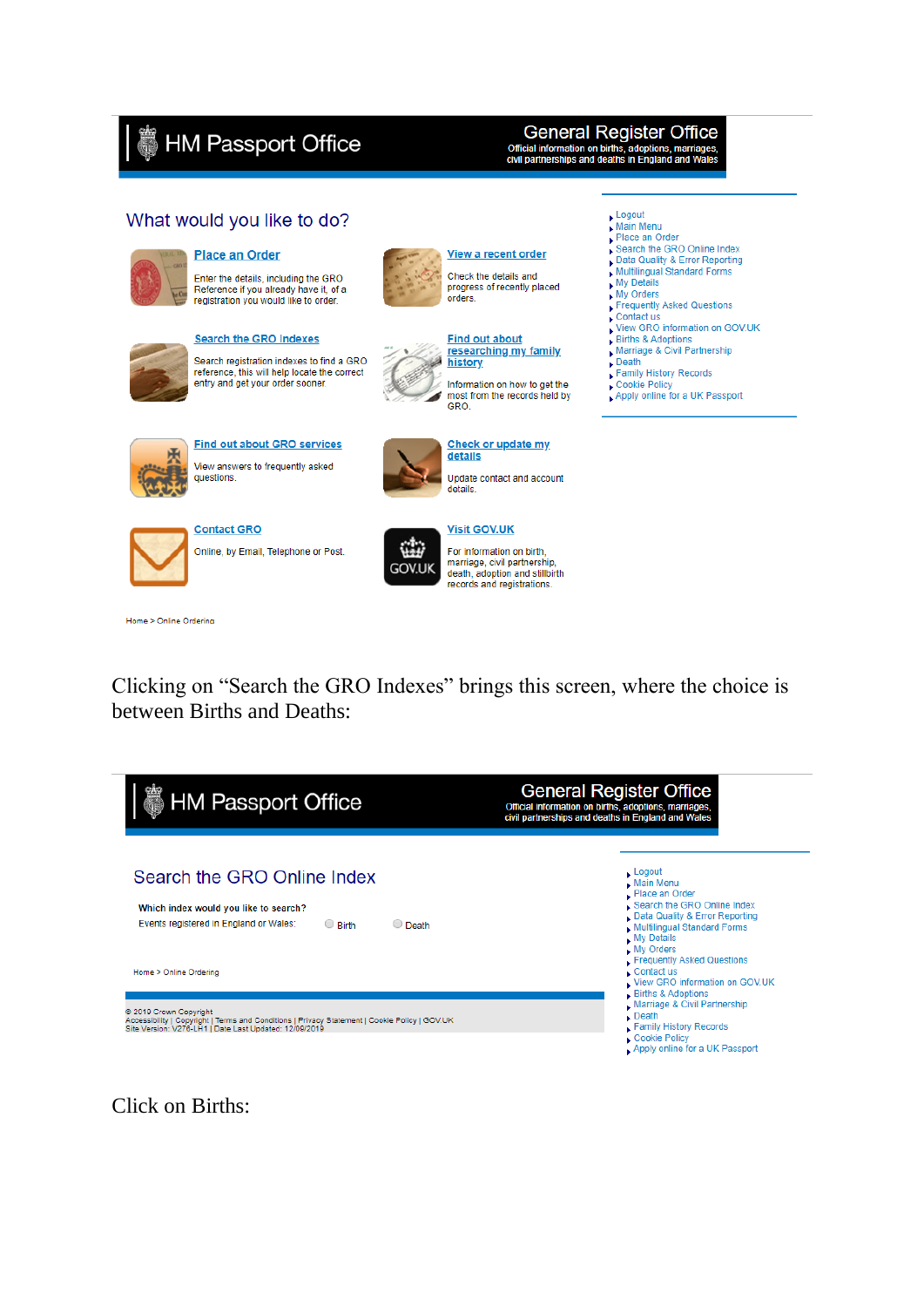|                                   | Which index would you like to search?                                      |                 |                                |                                                                                                                   |
|-----------------------------------|----------------------------------------------------------------------------|-----------------|--------------------------------|-------------------------------------------------------------------------------------------------------------------|
|                                   | Events registered in England or Wales:                                     | $\bullet$ Rirth | $\bigcirc$ Death               |                                                                                                                   |
| registration you are looking for. | Please enter your search criteria, mandatory fields are indicated with a * |                 |                                | Up to 250 matching results will be returned so providing any additional information you know will help locate the |
| Who are you searching for?        |                                                                            |                 |                                |                                                                                                                   |
| Surname at Birth:"                |                                                                            | ๏               | Include:                       | ø<br><b>Exact Matches Only</b><br>۷.                                                                              |
|                                   | Search for records with a matching surname                                 |                 |                                |                                                                                                                   |
| First Forename:                   |                                                                            | Ø               | Include:                       | ø<br><b>Exact Matches Only</b><br>۰.                                                                              |
|                                   | Search for records with a matching first forename                          |                 |                                |                                                                                                                   |
| Second<br>Forename:               |                                                                            | ๏               |                                |                                                                                                                   |
| Sex.                              | Please Select                                                              |                 | Mother's<br>Maiden<br>Surname: | 7<br><b>Exact Matches Only</b><br>▼                                                                               |
|                                   | Search for records with a matching Mother's Maiden Surname                 |                 |                                |                                                                                                                   |
|                                   | When was the birth registered?                                             |                 |                                |                                                                                                                   |
| Year: $*$ $\bullet$               | Select $\mathbf{v}$ +/- 0 $\mathbf{v}$ year(s) $\bullet$                   |                 | Quarter:                       | <b>1837-1918</b> (used 1837-1918)<br>Select<br>▼                                                                  |
|                                   | Where was the birth registered?                                            |                 |                                |                                                                                                                   |
| District of Birth:                |                                                                            |                 | Q                              | <b>View list of registration districts</b>                                                                        |
|                                   | Do you already know any GRO Reference details for the registration?        |                 |                                |                                                                                                                   |
| Volume: <sup>0</sup>              | (used 1837-1918)                                                           |                 | Page: $\bullet$                | (used 1837-1918)                                                                                                  |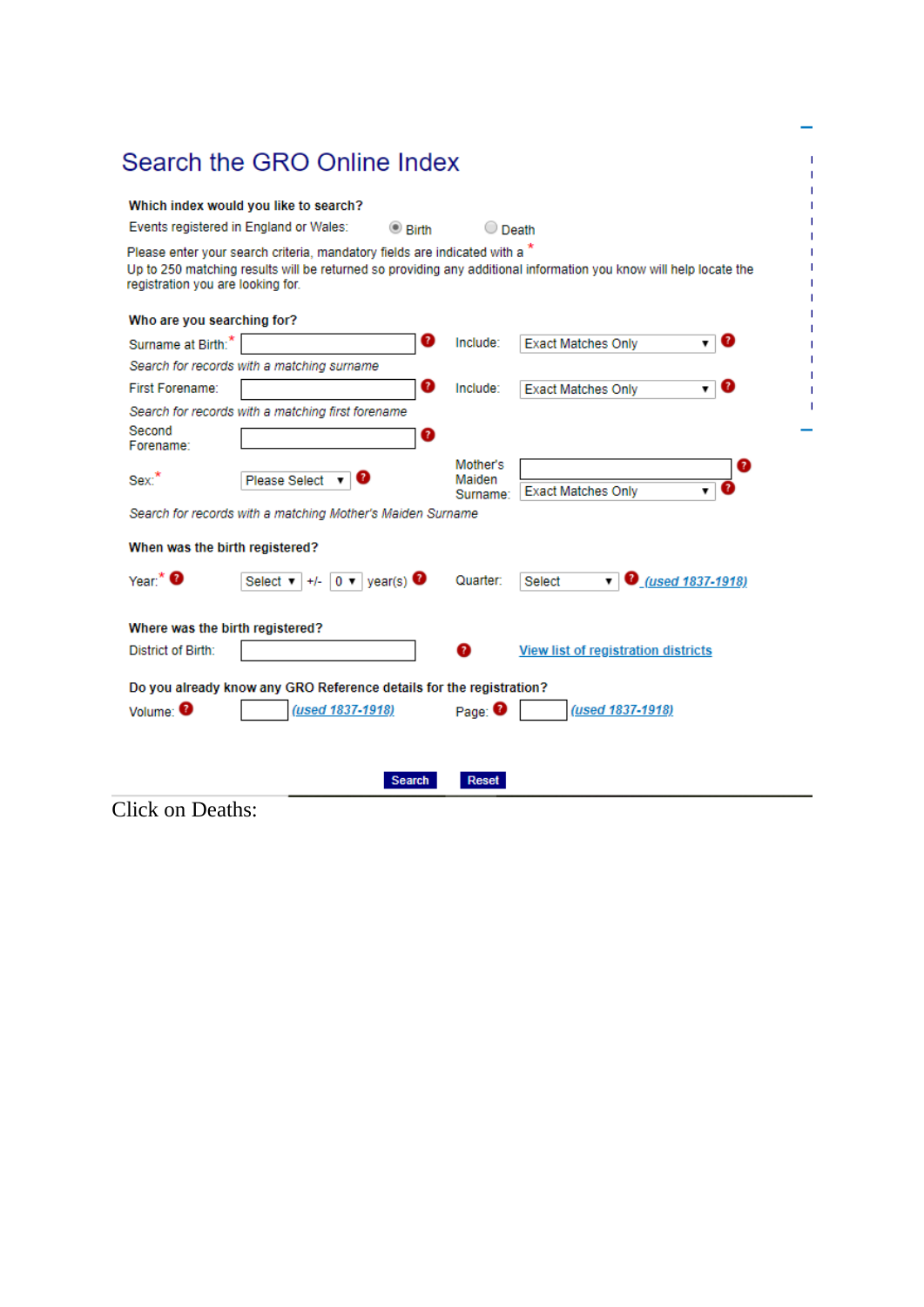# Search the GRO Online Index

| Which index would you like to search?                                      |              |                      |  |
|----------------------------------------------------------------------------|--------------|----------------------|--|
| Events registered in England or Wales:                                     | $\cup$ Rirth | $\circledcirc$ Death |  |
| Please enter your search criteria, mandatory fields are indicated with a * |              |                      |  |

Up to 250 matching results will be returned so providing any additional information you know will help locate the registration you are looking for.

### Who are you searching for?

| Surname at                                                          | Q                                                          | Include:                     | Q<br><b>Exact Matches Only</b><br>▼                                              |  |
|---------------------------------------------------------------------|------------------------------------------------------------|------------------------------|----------------------------------------------------------------------------------|--|
| Death: <sup>*</sup>                                                 |                                                            |                              |                                                                                  |  |
|                                                                     | Search for records with a matching surname                 |                              |                                                                                  |  |
| <b>First Forename at</b><br>Death:                                  | ❸                                                          | Include:                     | <b>Exact Matches Only</b>                                                        |  |
|                                                                     | Search for records with a matching first forename          |                              |                                                                                  |  |
| Second Forename<br>at Death:                                        | ❸                                                          |                              |                                                                                  |  |
| Sex.                                                                | ø<br><b>Please Select</b>                                  | Age at<br>Death<br>in years: | $\bullet$ +/- 0 $\bullet$ year(s) $\bullet$<br>(Enter 0 if less than 1 year old) |  |
| When was the death registered?                                      |                                                            |                              |                                                                                  |  |
| Year: $\bullet$<br><b>FreeBMD</b>                                   | $+/-$ 0 $\bullet$ year(s) $\bullet$<br>Select $\mathbf{v}$ | Quarter:                     | <b>D</b> <sub>_(used 1837-1957)</sub><br>Select<br>7                             |  |
| Where was the death registered?                                     |                                                            |                              |                                                                                  |  |
| <b>District of Death:</b>                                           |                                                            | Q                            | <b>View list of registration districts</b>                                       |  |
| Do you already know any GRO Reference details for the registration? |                                                            |                              |                                                                                  |  |
| Volume: <sup>0</sup>                                                | (used 1837-1957)                                           | Page: $\bullet$              | (used 1837-1957)                                                                 |  |
|                                                                     |                                                            |                              |                                                                                  |  |
|                                                                     | <b>Search</b>                                              | Reset                        |                                                                                  |  |
|                                                                     |                                                            |                              |                                                                                  |  |

The new web site has introduced a section on Family History where there are PDFs available to help in searching:

| The GRO Index Reference Number<br>PDF, 259KB, 3 pages |
|-------------------------------------------------------|
|                                                       |

**GRO online historical birth and death indexes overview** PDF, 162KB, 3 pages